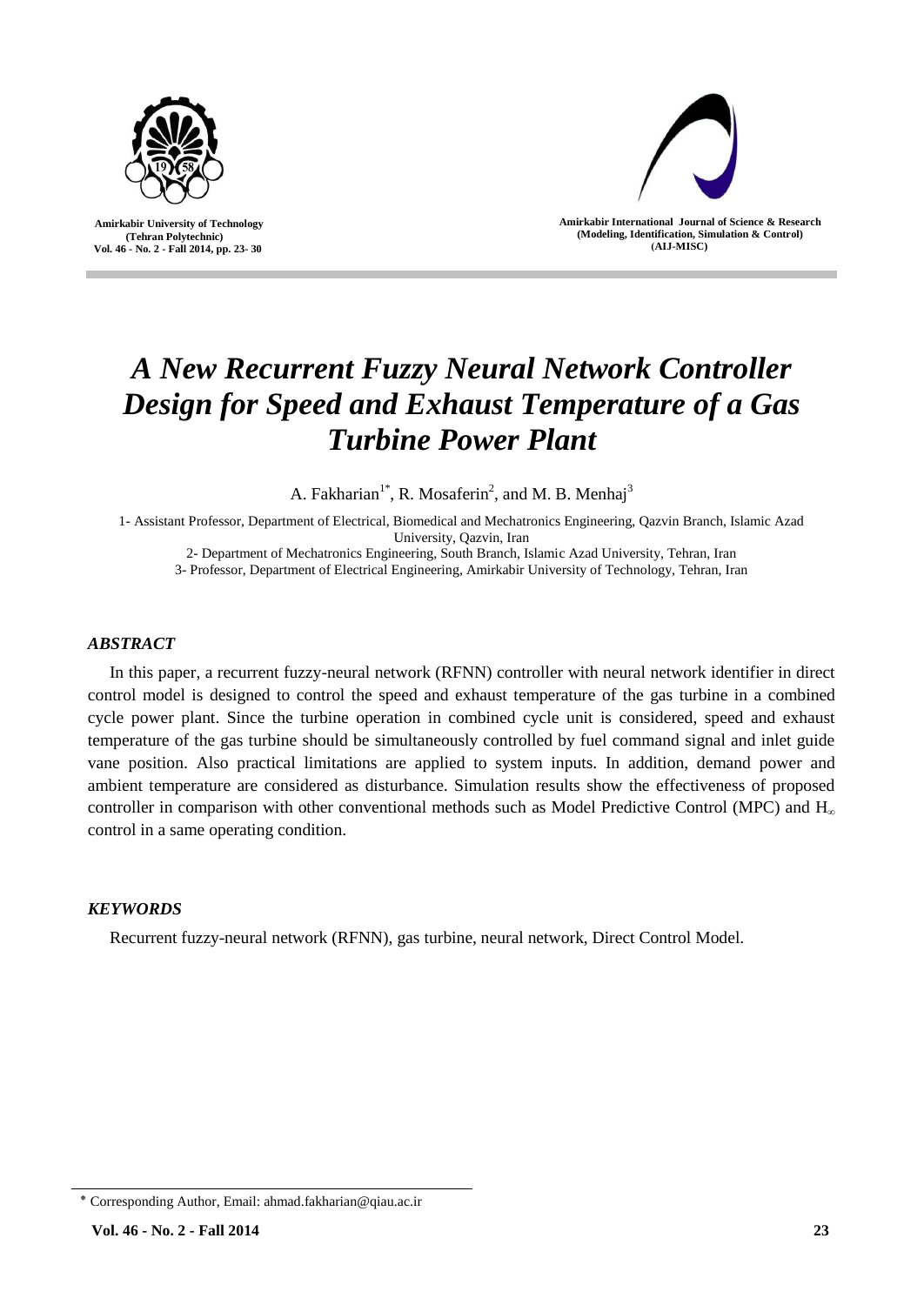## **1. INTRODUCTION**

Today, gas turbines play an important role in various industries, including power generation plants. Advantages such as low emission of greenhouse gases compared to other energy sources in the same capacity, fast startup within 30 seconds to 30 minutes [1], that has enabled the gas turbines to be used at times of emergency or maximum power consumption of the system. One of the biggest disadvantages of gas turbines is their low efficiency because of loss of large amount of energy as heat from the turbine exhaust. To increase the efficiency, the exhaust gas from the turbine can be used in steam turbine after it passes through the heat recovery steam generator (HRSG). Hence the construction of combined cycle power plants has found a growing trend to benefit from the steam and gas turbines simultaneously in order to increase efficiency and productivity.

Main subjects of researches in the field of gas turbines can be divided into modeling and control. One of the first models that were developed by Rowen in 1983for gas turbine was a simple mathematical model of single shaft gas turbine [2]. Tavakoli et al. achieved Rowen model parameters according to a new mathematical method [3]. IEEE model for gas turbine was developed in 1991 and 1992 [4, 5] and in 1994, taking into account of gas turbine in combined cycle power plant was completed [6].

Among the works conducted on controlling the gas turbine, a fuzzy PI gain scheduling approach for speed control of gas turbine in power plant at the moment of startup, in which the rotor speed has been used as the scheduling variable has been proposed in [7]. In [8], a PID controller with two degrees of freedom is proposed for the Gun-San power plant turbine in which coefficients has been adjusted based on fuzzy-neural structure. In [9], using Rowen model, a PID controller is designed using genetic algorithm, neural network controller as well as fuzzy controller in order to control speed of gas turbine and make a comparison between them. In [10] by using IGV loop, a state feedback controller is designed for speed control based on input fuel and temperature control. In [11], a PID controller is designed to control the exhaust temperature using input fuel in which the PID coefficients are set by the particle swarm optimization (PSO) algorithm. In [12], to control the speed by the input fuel and exhaust temperature by the IGV, the Incremental PI fuzzy controller is designed. In [13, 14] design of predictive and robust controller is discussed to control the speed and exhaust temperature based on IGV loop. In [15, 16], new modeling and control schemes based on optimal control and adaptive neural networks has been proposed.

In this paper, a new recurrent fuzzy-neural network (RFNN) controller with neural identifier is designed to control the speed and exhaust temperature of the gas turbine. In order to study its performance, the identified linear model of gas turbine in Montezer Ghaem power plant is used, that is based on Rowen modeling and ARX technique. The novelty of the proposed control structure can be summarized as: 1- using direct adaptive control structure for both temperature and speed loop in gas turbine system 2- proposing a new recurrent fuzzy neural network controller in order to control both exhaust temperature and turbine speed simultaneously 3 considering practical limitation on control signals in design phase 4- considering demand power and ambient temperature as external disturbances and modifying the proposed control structure for attenuation of their effects. The obtained simulation results are compared with both model predictive and H∞ controllers under the same operating conditions and it is shown that the proposed control method can guarantee the performance in the different operating conditions in comparison with former approaches. As a result, the proposed approach has fewer limitation on the model and system's operating conditions and its implementation is very simpler than both model predictive and H∞ controllers. Also, in this approach, it is not necessary to have a precise model of gas turbine while both model predictive and H∞ controller need a precise explicit model of the system in design phase.

The rest of the paper is organized as follows. In section II, model of the gas turbine are described. In section III, structure of the RFNN and learning algorithm is introduced, and structure of the direct control model and sensitivity of the system using neural identifier is described. In section IV the controller design and the simulation results are discussed. Finally, Section V concludes the paper.

# **2. THE MODEL OF GAS TURBINE**

In general, heavy duty gas turbines (HDGT) are used in electricity industry that have longer life and higher performance than other models of the gas turbines. Usually, a gas turbine is composed of the three main components: compressor, combustion chamber and turbine. Fig. 1shows an example of HDGT with its components [3]. In gas-turbines, air with atmospheric conditions after passing through air filters and IGV is drawn into the compressor. In compressor, pressure and temperature of air increase before reaching the combustor. Compressed air continues its path to the combustion chamber and approximately one-third of the compressor discharged air is combined with fuel in the combustion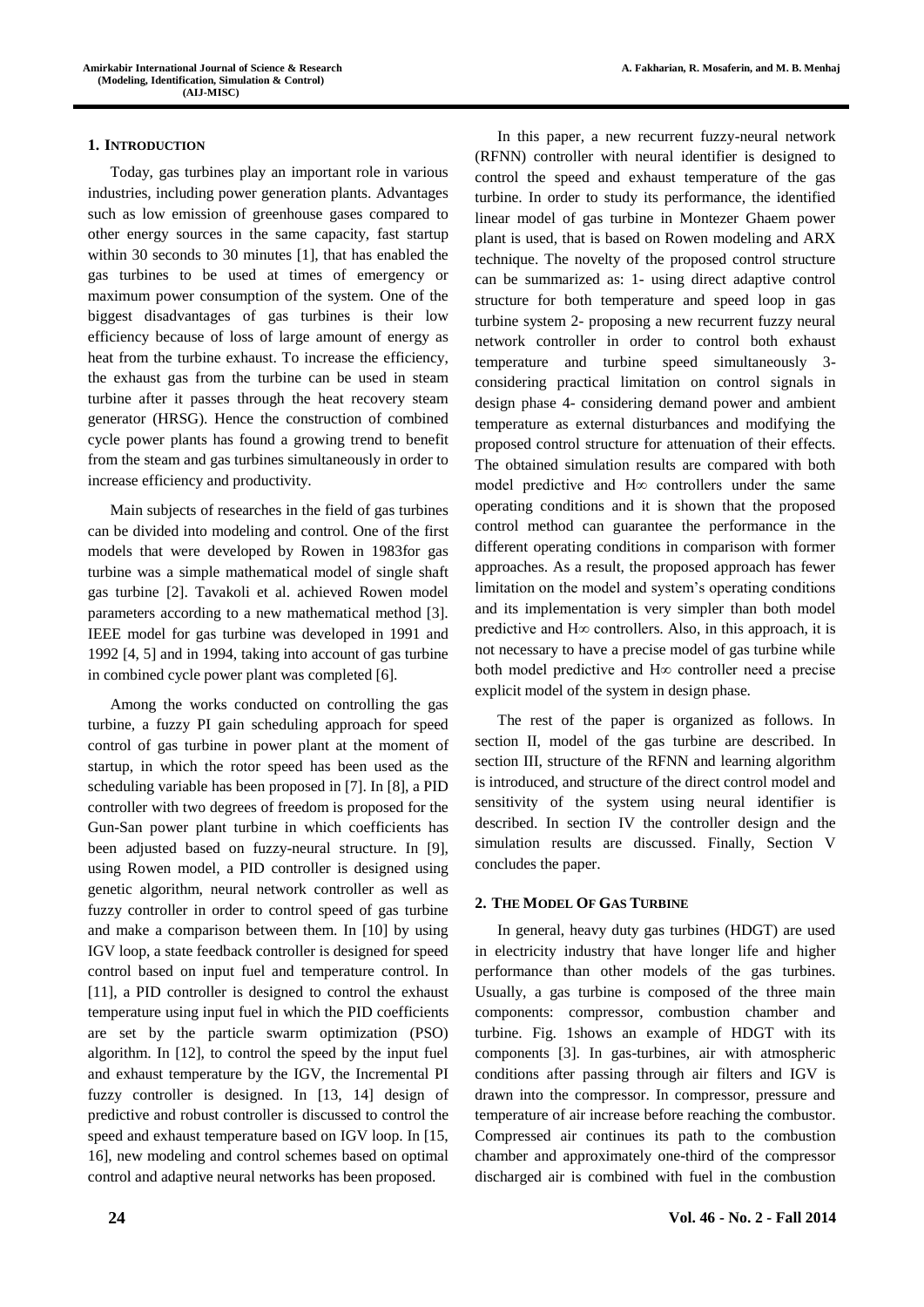chamber and Burns and the remaining is mixed with chamber's products and go into



**Fig. 1. HDGT with its components**

the turbine [3]. This hot gas expands in the turbine and gives its energy to the turbine. A part of the energy in turbine is passed to the compressor by an axis which connects the turbine to the compressor, and again is used in the air compression process. The remaining part of the energy is used to rotate the load (such as generators). Finally, the hot gas is passed through the output tube into the second environment which may be the air in the simple cycle, or heat recovery steam generator (HRSG) in combined cycle power plants. In order to describe how gas turbines work in changed parameters, various models have been proposed by researchers. In this paper, the identified linear model of gas turbine in Montezer Ghaem power plant (fig. 2) is used, in which the relevant transfer functions are as follows [13, 14]:

$$
T_1 = \frac{P(s)}{F(s)} = \frac{0.3827s^2 + 0.8935s + 0.2562}{s^2 + 1.3331s + 0.2015}
$$
 (1)

$$
T_2 = \frac{P(s)}{N(s)} = \frac{-0.212s^2 - 0.4496s - 0.05068}{s^2 + 1.3331s + 0.2015}
$$
 (2)

$$
T_3 = \frac{T_x(s)}{N(s)} = \frac{21.98s^2 + 207.6s + 327.2}{s^2 + 3.266s + 0.9384}
$$
 (3)

$$
T_4 = \frac{T_x(s)}{T_{amb}(s)} = \frac{0.7975s^2 + 0.8849s - 1.42}{s^2 + 3.266s + 0.9384}
$$
(4)

$$
T_5 = \frac{T_x(s)}{F(s)} = \frac{79.19s^2 + 344.5s + 372.3}{s^2 + 3.266s + 0.9384}
$$
 (5)

$$
T_6 = \frac{T_x(s)}{IGV(s)} = \frac{-119s^2 + 312.3s - 148.6}{s^2 + 3.266s + 0.9384}
$$
(6)

$$
T_7 = \frac{1}{18.5s} \tag{7}
$$

According to  $(1)$  to  $(7)$ , N (rotor speed), F (fuel flow), P (power produce),  $T_x$  (exhaust gas temperature),  $T_{amb}$ (ambient temperature), IGV (inlet guide vane) are defined based on [14].



**Fig. 2. Block diagram of gas turbine**



**Fig. 3. Structure of RFNN**

#### **3. RECURRENT FUZZY NEURAL NETWORKS**

## **A. Structure Of Rfnn**

Recurrent fuzzy-neural networks, for having memory in their layers are better than the conventional fuzzyneural networks for control of dynamic systems. In practice, these networks by creating memory in their structure, use past information in order to make decisions in the present moment, and store current data for use in future. Various structures have been proposed by researchers for recurrent fuzzy-neural networks [17-19]. In this paper, an RFNN that is presented in [3] is used which has memory in its membership functions. According to fig.3, the layers defined in the structure are as in the following  $(u_i^k)$  is used to express the ith entry of the kth layer and  $O_i^k$  is used to express the ithoutput of the kth layer)

Layer1: nodes in this layer are only to transmit input values to the next layer and the weights of the neurons in this layer are considered to be 1.

$$
O_i^1 = u_i^1 \tag{8}
$$

where, uilare inputs to the recurrent fuzzy-neural network.

Layer 2: Membership Layer: In this layer, each node performs a membership function and acts as a unit of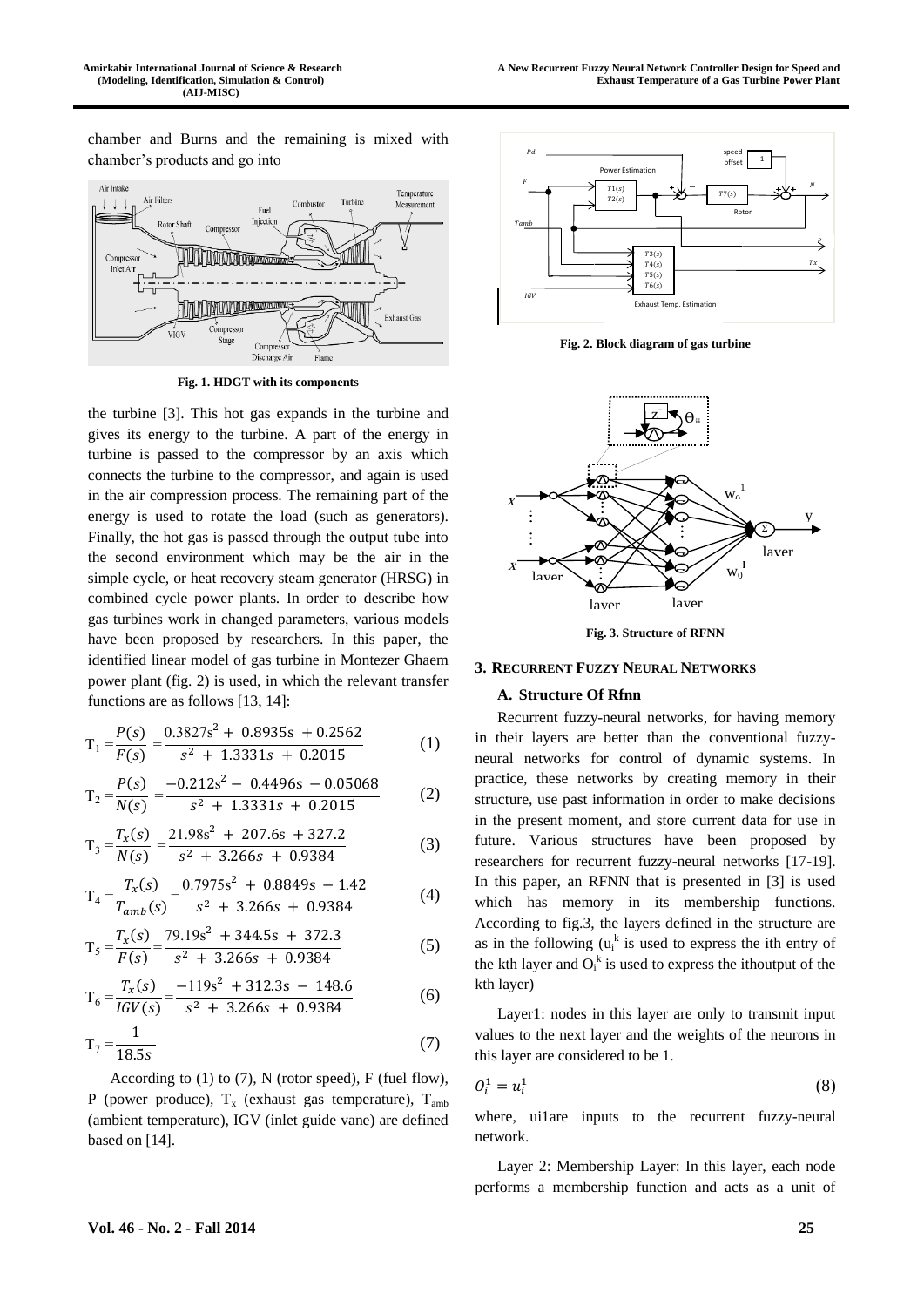memory. The Gaussian function is adopted here as a membership function. Thus, we have

$$
O_{ij}^2 = exp\left\{-\frac{(u_{ij}^2 - m_{ij})^2}{\sigma_{ij}^2}\right\}
$$
 (9)

where  $m_{ij}$  and  $\sigma_{ij}$  are the center (or mean) and the width (or Standard deviation—STD) of the Gaussian membership function. The subscript *ij* indicates the *j*th term of the *i*th input. In addition, the inputs of this layer for discrete time can be denoted by

$$
u_{ij}^2(k) = O_i^1(k) + O_{ij}^2(k-1). \Theta_{ij}
$$
 (10)

where  $\Theta_{ij}$  denotes the link weight of the feedback unit. Each node in this layer has three adjustable parameters:

 $m_{ii}$ ,  $\sigma_{ii}$  and  $\Theta_{ii}$ 

Layer 3 (law layer): In this layer, each law has a node, and the nodes of this layer are called the Law nodes. Generally, for simple implementation and training, usually among the T-norms, product T-norm is used. So we can write:

$$
O_i^3 = \prod_i u_i^3 \tag{11}
$$

Layer 4(output layer): This layer is the output layer. The link weights in this layer represent the singleton constituents (wi) of the output variable.

$$
y_j = O_j^4 = \sum_i^m u_{ij}^4 w_i^4
$$
 (12)

## **B. Structure Of Rfnn**

For simplicity, a single-output system is intended that aim to minimize the cost function as below

$$
E(k) = \frac{1}{2}(y(k) - \hat{y}(k))^2
$$
 (13)

where  $y(k)$  is the desired output, and  $\hat{y}(k)=O^4(k)$  is the system output in Kth discrete time.

Using Back Propagation (BP) algorithm, weights of RFNN vectors are taught to minimize the cost function (13).One of the most famous structures of BP algorithm can be written as

$$
w(k + 1) = w(k) + \Delta w(k)
$$
  
=  $w(k) + \eta \left( -\frac{\partial E(k)}{\partial w} \right)$  (14)  
 $e(k) = y(k) - \hat{y}(k)$ 

$$
w = [m, \sigma, \theta, w]^T
$$
\n(15)

Using the gradient of the error in (13) and according to the BP algorithm, we can write:

$$
\frac{\partial E(k)}{\partial w} = -e(k)\frac{\hat{y}(k)}{\partial w} = -e(k)\frac{\partial \theta^4(k)}{\partial w}
$$
 (16)

Using the chain rule, the error rate for each layer is calculated and the adjustable parameters in each layer are set. As a result, update of the parameters of the defuzzification part can be written:

$$
w_{ij}(k+1) = w_{ij}(k) - \eta^w \frac{\partial E}{\partial w_{ij}} \tag{17}
$$

where

$$
\frac{\partial E}{\partial w_{ij}} = -e(k).O_i^3 \tag{18}
$$

And similarly, in order to update the parameters of layer2, we can write:

$$
m_{ij}(k+1) = m_{ij}(k) - \eta^m \frac{\partial E}{\partial m_{ij}}
$$
 (19)

$$
\sigma_{ij}(k+1) = \sigma_{ij}(k) - \eta^{\sigma} \frac{\partial E}{\partial \sigma_{ij}}
$$
\n(20)

$$
\Theta_{ij}(k+1) = \Theta_{ij}(k) - \eta^{\Theta} \frac{\partial E}{\partial \Theta_{ij}}
$$
 (21)

where

$$
\frac{\partial E}{\partial m_{ij}} = -\sum_{k} e(k). w_{ik}. O_{k}^{3}
$$

$$
\frac{2(x_{i} + O_{ij}^{2}(k-1). \Theta_{ij} - m_{ij})}{(\sigma_{ij})^{2}}
$$
(22)

$$
\frac{\partial E}{\partial \sigma_{ij}} = -\sum_{k} e(k). w_{ik}. O_K^3
$$

$$
\frac{2(x_i + O_{ij}^2(k-1). \Theta_{ij} - m_{ij})^2}{( \sigma_{ij})^3}
$$
(23)

$$
\frac{\partial E}{\partial \theta_{ij}} = -\sum_{k} e(k) . w_{ik} . \theta_{k}^{3}
$$

$$
\frac{-2(x_{i} + \theta_{ij}^{2}(k-1) . \theta_{ij} - m_{ij}) \theta_{ij}^{2}(k-1)}{(\sigma_{ij})^{2}}
$$
(24)

## **C. Learning Rfnn In Direct Controlstructure**

Functioning and tracking properly in controllers based on neural networks is frequently related to learning algorithms and a control structure is used. In general, two structures of direct control and indirect control are used [20].

Fig.4 shows direct control structure with RFNN controller and neural identifier. In this model, controller parameters are trained in order to reduce the output error directly.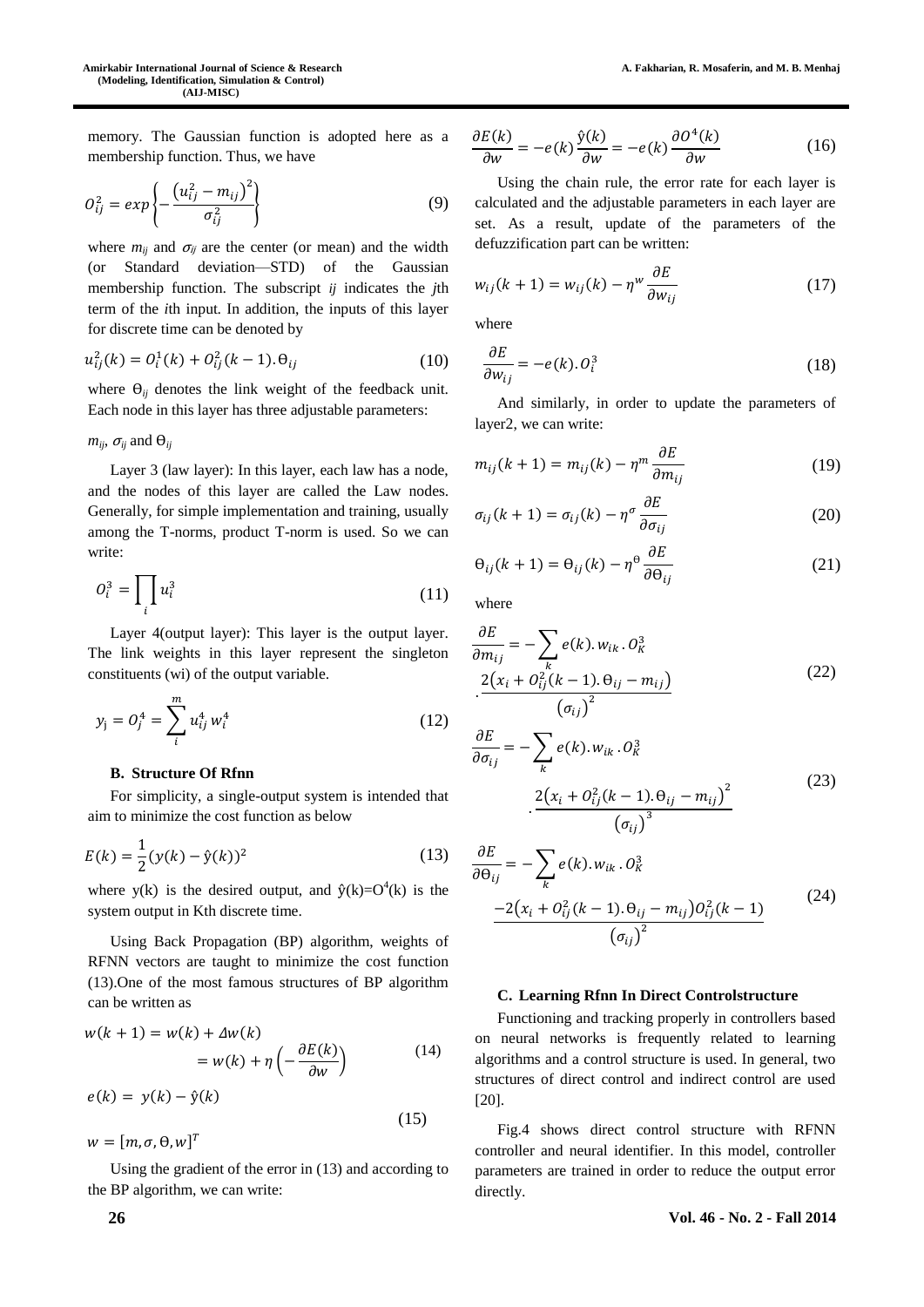

**Fig. 4. Schematic of direct control**

One of the problems in direct structure is that the output error of the RFNN that is necessary to train network weight, is not directly available and merely the general error in the output of the dynamic system is measurable that is not related to the RFNN. To overcome this problem, the cost function that was introduced in (13) is considered and it can be written as follows:

$$
E_y(k) = \frac{1}{2}(y_d(k) - y(k))^2
$$
 (25)

where:

$$
e_y(k)=y_d(k)-y(k)
$$
 (26)

In this relation,  $y(k)$  and  $yd(k)$  respectively indicate the desired and current output of the system.

For error gradient based on network parameters, we can write:

$$
\frac{\partial E_y}{\partial w} = -e_y \frac{\partial y}{\partial w} = -e_y \frac{\partial y}{\partial \hat{y}} \frac{\partial \hat{y}}{\partial w}
$$
(27)

where  $\frac{\partial \hat{y}}{\partial w}$  indicates the moment gradient of network parameters and  $J(k) = \frac{\partial y}{\partial k}$  $\frac{\partial y}{\partial \hat{y}}$  indicates sensitivity of system under control. The relation of back propagation algorithm can be rewrite as follows:

$$
w(k+1) = w(k) - \eta e_y(k) J(k) \frac{\partial \hat{y}}{\partial w}
$$
 (28)

## **D. Determining The Sensitivity Of The System Under Control**

Sensitive signal of the system under control impacts on the direction of derivation in descent gradient algorithm to adjust the weights of the network controller and achieving the desired value. Also, its value can increase or decrease the amount of training rate, which in turn will lead to changes in way of convergence of network parameters.

Considering the two-layer neural network structure according to fig.5, the relationship between input and output of the system can be expressed as follows.

$$
a_e = f^2(w^2 \cdot f^1(w^1 \cdot \hat{y} + b^1) \cdot b^2)
$$
 (29)

where f, w and b, respectively are transformation function, weight vector and bias vector of each layer. With regarding



**Fig. 5. Two layers neural network structure**

 $f<sup>2</sup>$  as the linear transformation function, (29) can be rewritten into the following form

$$
a_e = w^2 \cdot f^1(w^1 \cdot \hat{y} + b^1) + b^2 \tag{30}
$$

And by deriving ae to  $\hat{y}$ , it can be written:

$$
\frac{\partial a_e}{\partial \hat{y}} = w^2 \cdot f^1(w^1 \cdot \hat{y} + b^1) \cdot w^1 \tag{31}
$$

According to fig.4, if the neural identifier can detect well, *e<sup>e</sup>* error will move toward zero and the output of the identifier with a good approximation, represents the system output. Then it can be written as

$$
J(K) = \frac{\partial y}{\partial \hat{y}} \simeq \frac{\partial a_e}{\partial \hat{y}} = w^2 \cdot f^1(w^1 \cdot \hat{y} + b^1) \cdot w^1 \tag{32}
$$

#### **4. RESULTS AND DISCUSSION**

#### **A. Control Parameters**

Considering the actuators working range and flame stability, the input constraints are applied as  $\begin{bmatrix} 0.1935 \\ 0.67 \end{bmatrix} \le$  $\begin{bmatrix} F \\ IGV \end{bmatrix} \leq \begin{bmatrix} 1 \\ 1 \end{bmatrix}$ 1 ]. The high variations of the turbine speed can cause defects on network frequency and exhaust temperature must be limited because of economical and physical considerations. So output constraints are taken into account as  $\begin{bmatrix} 0.995 \\ 270 \end{bmatrix} \leq \begin{bmatrix} N \\ T_{\lambda} \end{bmatrix}$  $\begin{bmatrix} N \\ T_X \end{bmatrix} \leq \begin{bmatrix} 1 \\ 536 \end{bmatrix}$  [13].

The used control strategy is that by maintaining the rotor speed constant toward increased or decreased demanded power, prevent frequency deviation in output power. Figure 6 indicates schematic of gas turbine with neural identifier and recurrent fuzzy-neural controller.

According to speed control of the gas turbine, the input vector of fuzzy-neural networks is considered as  $[e_N \quad \Delta e_N]$  In order to detect the system and determine the sensitivity of system, the neural network has been used. Input to the neural network speed identifier is considered as input fuel to the turbine (F) and input to the neural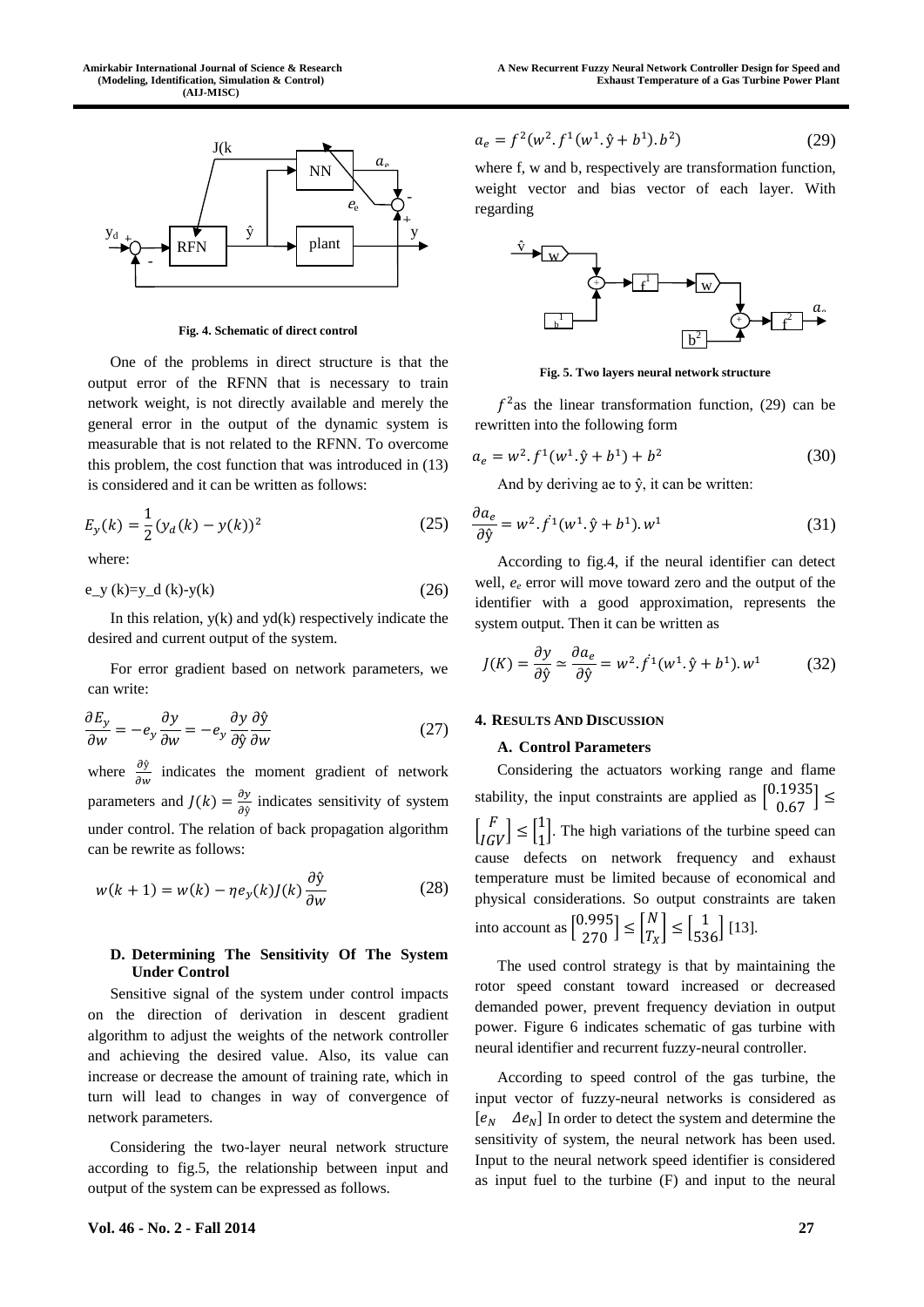

**Fig. 6. Schematic of gas turbine with neural identifier and RFNN controller**

Since the speed control based on input fuel has SISO mode, neural identifier has been trained in online mode, but for temperature control based on the IGV, since the turbine speed and fuel parameters affect the temperature changes, neural identifier is initially trained as offline, and at the time of the placement in the system will work as online. Since neural networks use the hyperbolic tangent or sigmoid functions in their middle layer, to prevent network saturation their input and output are considered as per unit (p.u). The sampling time for parameters is considered 0.03Sec.

#### **B. Simulation Results**

The proposed RFNN controller performance is simulated by using Simulink toolbox of MATLAB software. The working conditions of the system are assumed as follows. After 300 Sec, demand power (Pd) has been changed from 0.6 p.u to 0.9 p.u and after 340 Sec, it has been changed from 0.9 p.u to 0.5 p.u, and ambient temperature is considered 30 ºC. The proposed method is compared with both model predictive and H∞ controllers in the same simulation conditions for better judgment about effectiveness of the method.

In the figs.7, 8 and 9, produced and demanded power, speed changes and fuel flow are shown. Maximum speed deviation during load change from 0.6p.u to 0.9 p.u is about 0.012 p.u. In comparison with MPC [13], which has 0.018p.u speed deviation, the fuzzy neural control shows a more appropriate behavior in this situation. Also, the maximum speed deviation of robust H∞ control [14] in this case is about 0.01p.u.At the time of load change from 0.9 p.u to 0.5p.u, speed diversion is approximately 0.0055p.u, which is better than  $H\infty$  controller, where the speed deviation rate is about 0.01 p.u. Furthermore, settling time is about 15 seconds that is better than both controllers. In fact, change in demanded power is slow

and the proposed controller can control the speed of the turbine in the acceptable range at real conditions.

According to figs.10 and 11 which show the exhaust temperature and IGV changes, RFNN controller is able to satisfy control objectives as well.

In the second state, the working condition for demand power in the real situation is simulated. According to fig 12, the demand power is changing slowly during 1350 seconds and ambient temperature is considered 30 °C. The obtained results are shown in figs.12 to 16.

As shown in figs 13 and 15, the RFNN controller is able to control rotor speed and exhaust temperature of gas turbine in reasonable range. The results are summarized in the Table I.

According to simulation results, it is clear that the proposed control structure has better response to power demand and ambient temperature changes and it could regulate both unit speed and exhaust temperature in acceptable range while both model predictive and H∞ controllers have more deviation from normal values. Therefore, it is very practical to use proposed approach for control of both parameters in real world.



**Fig. 7. Demand power and produced power**



**Fig. 8. Rotor speed**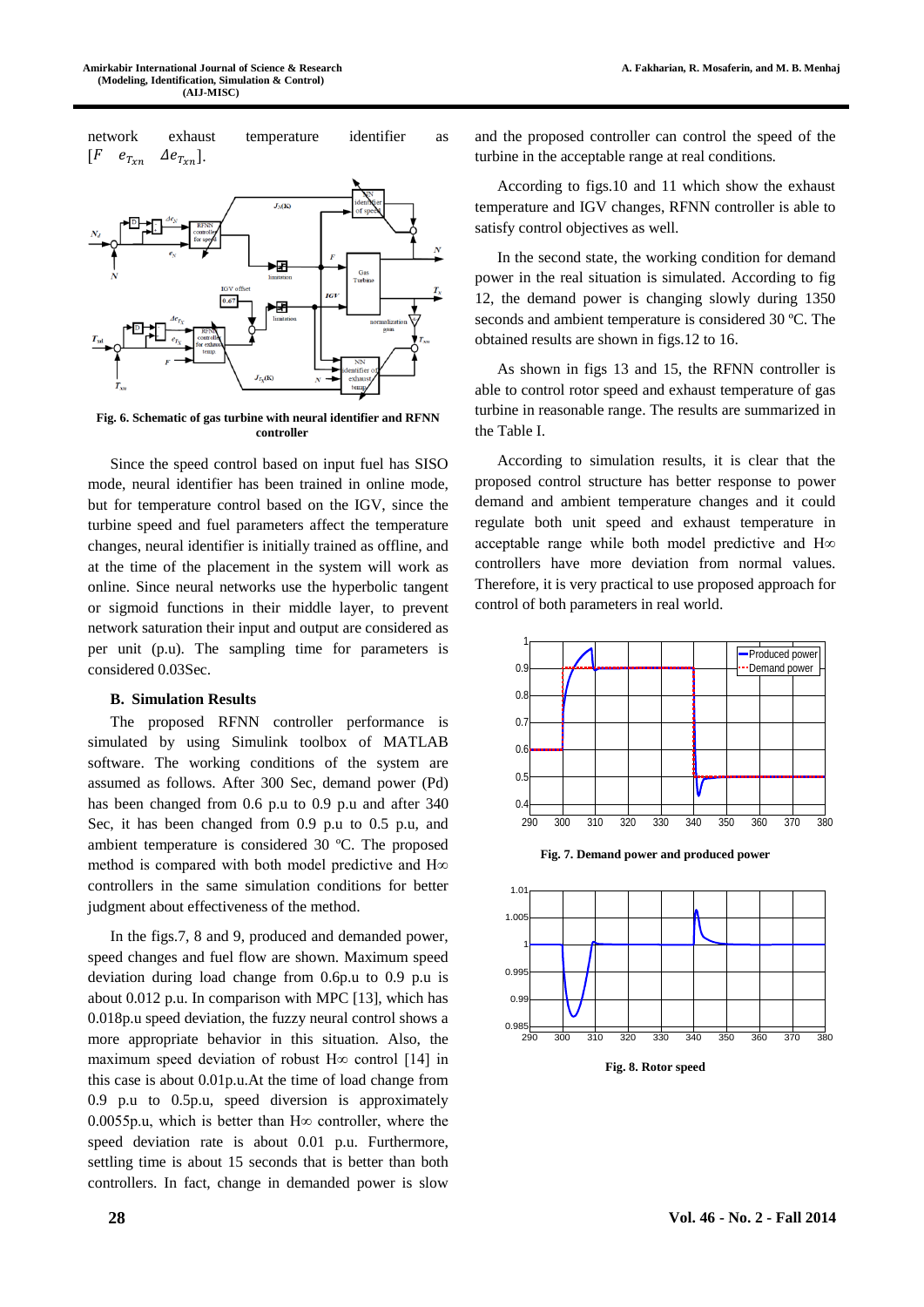

**Fig. 12. Demand power and produced power**



**Fig. 13. Rotor speed**





**Fig. 15. Exhaust gas temperature**



**Fig. 16. IGV**

**TABLE 1.** SUMMERIZED RESULT

| <b>Controller Type</b>                                                        | <b>RFNN</b> | <b>MPC</b> [13] | $H\in$ [14] |
|-------------------------------------------------------------------------------|-------------|-----------------|-------------|
| Maximum speed<br>deviation during load<br>change from 0.6 p.u to<br>0.9 p.u   | 0.012p.u    | 0.018p.u        | 0.01 p.u    |
| Maximum speed<br>deviation during load<br>change from $0.9$ p.u to<br>0.5 p.u | 0.0055p.u   | 0.02p.u         | 0.01p.u     |

# **5. CONCLUSION**

In this paper, a RFNN controller is proposed to control the speed and exhaust temperature of the gas turbine of Montazer Ghaem power plant. In the design phase, a recurrent fuzzy-neural network controller (RFNN) is used in the form of direct control structure and in order to determine the system sensitivity, a neural identifier is applied. In the simulation phase, the identified linear model of turbine, based on Rowen model is used and air temperature and demanded power are considered as disturbance and constrains in the inputs of the system. Simulation results show that the maximum overshoot and settling time is less than both MPC and H∞ controllers and recurrent fuzzy-neural controller is able to express its eligibility to control the speed and exhaust temperature of gas turbine well.